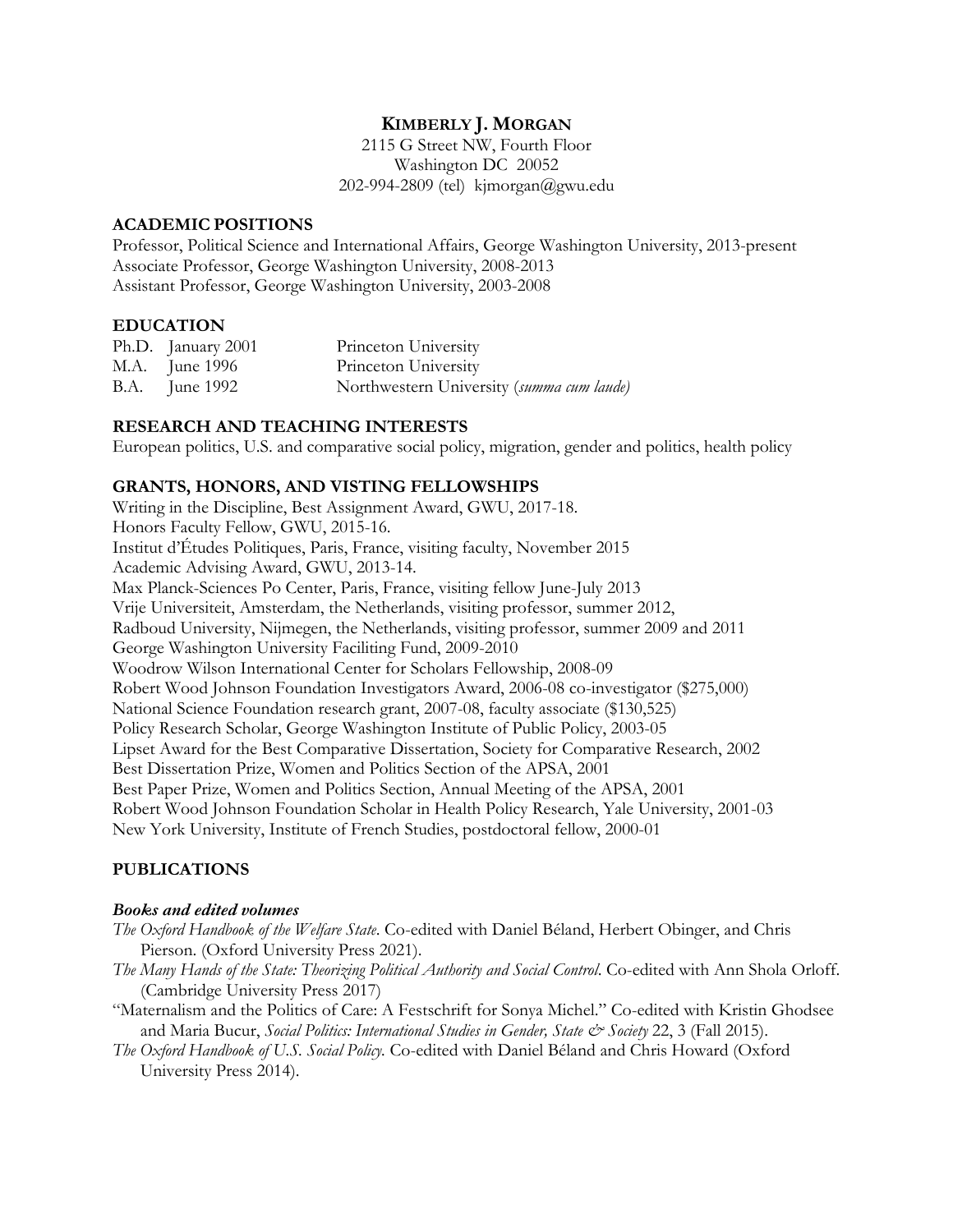- *The Delegated Welfare State: Medicare, Markets, and the Governance of Social Policy*. Co-authored with Andrea Louise Campbell (Oxford University Press 2011).
- *Working Mothers and the Welfare State: Religion and the Politics of Work-Family Policies in Western Europe and the United States* (Stanford University Press 2006).

#### *Refereed journal articles*

- "Riding the Tiger: Managing Risk in U.S. Housing Finance and Health Insurance Welfare Markets," with Alexander Reisenbichler. *Socio-Economic Review*. Published online March 22, 2021.
- "Policing Markets: The Role of the Social Partners in Internal Immigration Enforcement." *Journal of European Social Policy* 30, no. 5 (November 2020): 571-86.
- "Transparency in Qualitative Research: An Overview of Key Findings and Implications of the Qualitative Transparency Deliberations," with Alan Jacobs et al. *Perspectives on Politics*. Published online January 6, 2021.
- "Leveraging Identities: The Strategic Manipulation of Social Hierarchies for Political Gain," with Erik Bleich. *Theory and Society* 48, no. 4 (2019): 511-534.
- "Academic Research and Legislative Advocacy: Information Use in the Campaign against Repeal of the ACA," with Elizabeth Rigby. *Journal of Health Policy, Politics & Law* 43, no. 3 (2018): 511-535
- "Gender, Right-Wing Populism, and Immigrant Integration Policies in France, 1989-2012," *West European Politics* 40, no. 4 (2017): 887-906.
- "Introduction: Sonya Michel's Feminist, Comparative, and Historical Vision of Welfare, Care, and Social Reform," *Social Politics: International Studies in Gender, State & Society* 22, 3 (Fall 2015): 271-5.
- "Veto-Player or Agent of Reform? Congress, Health Care Entitlements, and the Changing American State," *Revue Française de Science Politique* 64, 2 (April 2014): 247-264.
- "Path Shifting in the Welfare State: Electoral Competition and the Expansion of Work-Family Policies in Western Europe," *World Politics* 65, 1 (January 2013).
- "From Sick Man to Miracle: Explaining the Robustness of the German Labor Market during the Financial Crisis," with Alexander Reisenbichler, *Politics & Society* 40, 4 (December 2012).
- "The Origins of Tax Systems: A French-American Comparison," with Monica Prasad, *American Journal of Sociology* 114, 5 (March 2009): 1350-94.
- "Caring Time Policies: Trends and Implications," *Comparative European Politics* 7, 1 (2009): 37-55.
- "The Political Path to a Dual-Earner/Dual-Carer Society: Pitfalls and Possibilities," *Politics & Society* 36, 3 (September 2008): 403-420.
	- Reprinted in Janet Gornick and Marcia Meyers, eds., *Institutions for Gender Egalitarianism: Creating the Conditions for Egalitarian Dual Earner / Dual Caregiver Families* (Verso Press, 2009), pp. 317-37.
- "Financing the Welfare State: Elite Politics and the Decline of the Social Insurance Model in America," with Andrea Louise Campbell, *Studies in American Political Development* 19, 2 (Fall 2005): 173-95.
- "Federalism and the Politics of Old-Age Care in Germany and the United States," with Andrea Louise Campbell, *Comparative Political Studies* 38, 8 (October 2005): 887-914.
- "The Production of Child Care: How Labor Markets Shape Social Policy and Vice Versa." *Social Politics: International Studies in Gender, State & Society* 12, 2 (Summer 2005): 243-63. Special issue on gendering the varieties of capitalism, edited by Leslie McCall and Ann Shola Orloff.
- "The Politics of Mothers' Employment: France in Comparative Perspective," *World Politics* 55, 2 (January 2003): 259-89.
- "Paid to Care: The Origins and Effects of Care Leave Policies in Western Europe," with Kathrina Zippel, *Social Politics: International Studies in Gender, State & Society* 10, 1 (Spring 2003): 49-85.
- "Forging the Frontiers Between State, Church, and Family: Religious Cleavages and the Origins of Early Childhood Care and Education Policies in France, Sweden, and Germany," *Politics and Society* 30, 1 (March 2002): 113-48.
- "Gender and the Welfare State," *Comparative Politics* 34, 1 (October 2001): 105-24.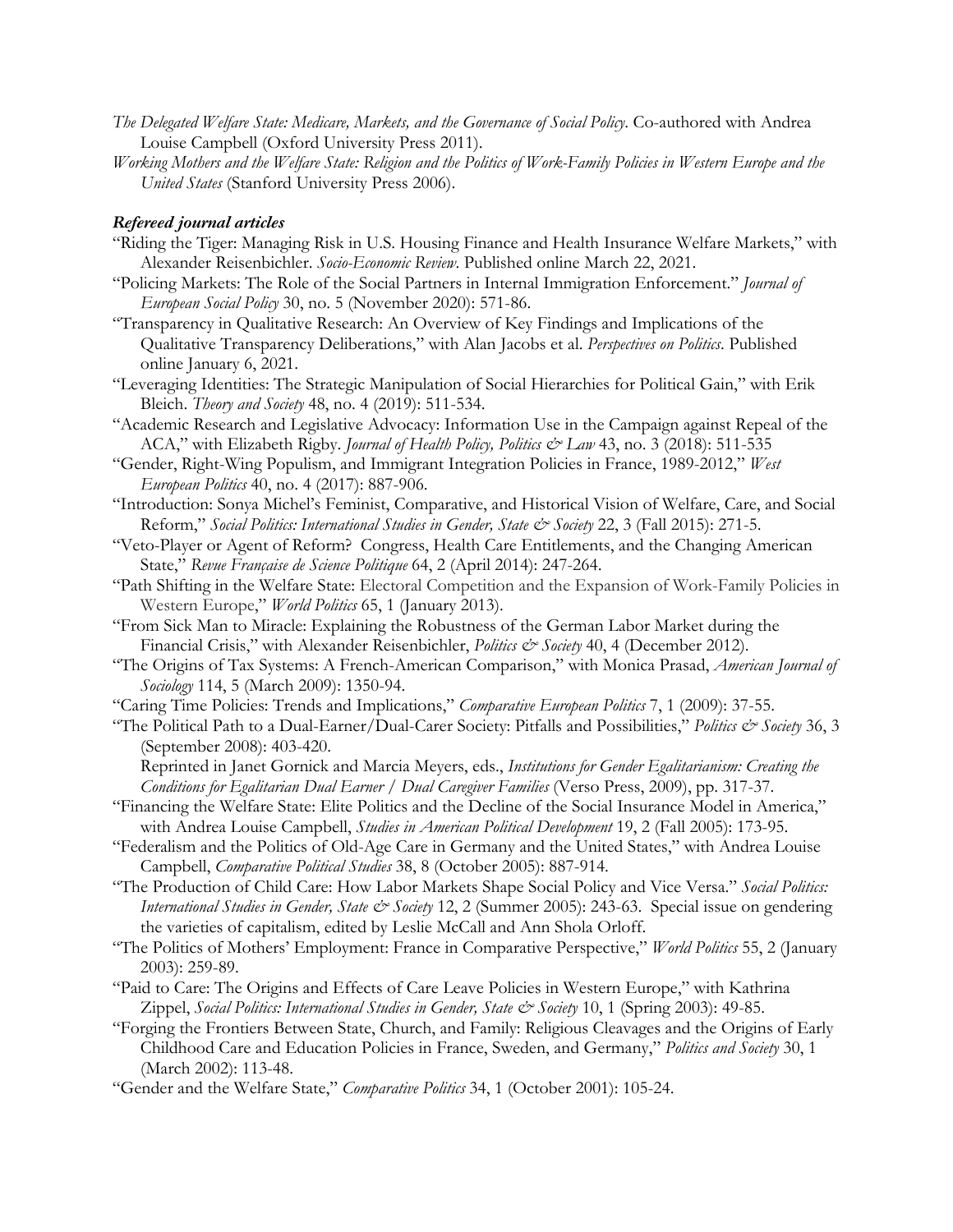"A Child of the Sixties: The Great Society, the New Right, and the Politics of Child Care," *Journal of Policy History* 13, 2 (March 2001): 215-50.

#### *Other essays*

- "If Democrats Want to Go Big on Social Protection, Taxing Rich People Won't Be Enough." *Washington Post: Monkey Cage*, September 15, 2021.
- "European Social Policy Embraces Solidarity in a Crisis." *Current History* 120, 824 (March 2021): 87-92. "The Ties that Bind and Fray." *European Journal of Sociology* 61, 3 (2021): 526-528.
- "Missed Opportunities, Partial Solutions: Why America Doesn't Have a System of Family Care." *American Prospect*. October 19, 2020.
- "The Impoverished Rhetoric of the U.S. Welfare State." *Current History* 116, 793 (November 2017): 324- 327.
- "Fasten Your Seat Belts: Studying Policy Reform in an Interconnected World." *European Journal of Sociology* 58, 3 (December 2017): 625-628.
- "Process Tracing and the Causal Identification Revolution," *New Political Economy* 21, 5 (2016): 489-92.
- "Policing Markets: Campaigns against Irregular Migrant Labor in Western Europe," *LIEPP Working Paper*, no. 54 (June 2016).
- "Doomed from the Start: Why Obamacare's Disastrous Rollout is No Surprise," *Foreign Affairs* snapshot (web only), October 17, 2013.
- "Quelles politiques publiques pour concilier vie familiale et vie professionnelle?" *Informations Sociales* 177 (May-June 2013): 140-9.
- "How Germany Won the Euro Crisis: And Why Its Gains Could Be Fleeting," with Alexander Reisenbichler (first author), *Foreign Affairs* snapshot (web only): June 20, 2013.
- "America's Misguided Approach to Social Welfare," *Foreign Affairs* (Jan/Feb 2013).
- "Using the Private Sector to Deliver Public Benefits," with Andrea Louise Campbell, *Scholars Strategy Network Key Findings* (May 2012).
- "Delegated Governance in the Affordable Care Act," with Andrea Louise Campbell, *Journal of Health Politics, Policy & Law* 36, 3 (June 2011): 387-91.
- "The Challenge of Faith," with Sally Steenland in *A Woman's Nation – The Shriver Report* (Center for American Progress 2010).
- "La religión y los cimientos históricos de las políticas públicas dirigidas a madres y padres trabajadores," *Panorama Social* no. 10 (January 2010), pp. 140-52.
- "Welfare: International Historical Perspectives," in *The Child: An Encyclopedic Companion* (University of Chicago Press 2009), pp. 1029-30.
- "The Religious Foundations of Policies for Working Parents," *European Studies Forum* 38, 1 (Spring 2008): 50-6.
- "Caring Time Policies: Trends and Implications," in *APSA European Politics and Society Newsletter*, vol. 6, 1 (Spring/Summer 2007): 8-9.
- "Les politiques du temps de l'enfant en Europe occidentale: tendances et implications." *Recherches et Prévisions* no. 83 (March 2006): 29-43.
- "Policy Feedbacks and the European Welfare State," in *APSA European Politics and Society Newsletter*, vol. 5, 2 (Spring/Summer 2006): 8-10.
- "Child Care and the Liberal Welfare Regime: A Review Essay," *Review of Policy Research* 20, 4 (December 2003): 743-48.

### *Book chapters*

- "Governance," co-authored with Daniel Béland, in *The Oxford Handbook of the Welfare State*. Co-edited with Daniel Béland, Herbert Obinger, and Chris Pierson. (Oxford University Press 2021).
- "Promoting Quality and Equality through Early Education and Care," in Ganesh Sitaraman and Anne Alstott, eds., *Politics, Policy, and Public Options* (Cambridge University Press, 2021).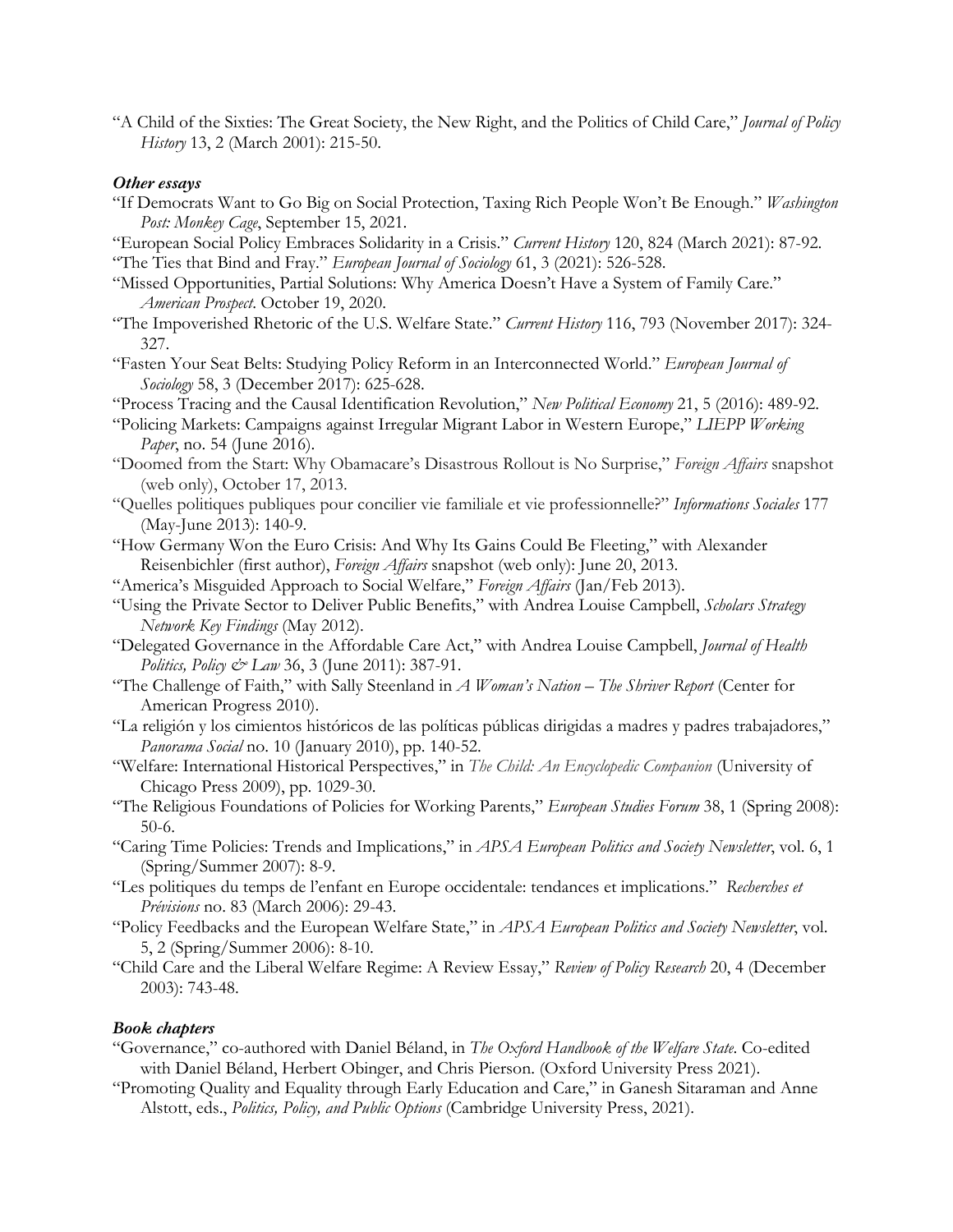- "Varieties of Electoral Dilemmas: Partisan Jousting over Welfare States and Immigration in a Changing Europe" in *Welfare Democracies and Party Politics: Explaining Electoral Dynamics in Times of Changing Welfare Capitalism*, eds. Philip Manow, Bruno Palier, and Hanna Schwander (Oxford University Press 2018).
- "Comparative Politics and American Political Development," *Oxford Handbook of American Political Development*, eds. Richard Valelly, Suzanne Mettler, and Robert Lieberman (Oxford University Press 2016).
- "The German Labor Market: No Longer the Sick Man of Europe," with Alexander Reisenbichler in Brigitte Unger, ed., *The German Model – Seen By Its Neighbors* (SE Publishing 2015).
- "The Medicare Challenge: Clients, Cost Controls, and Congress," Rob Hudson, ed., *The New Politics of Old-Age Policy 3rd ed.* (Johns Hopkins 2014).
- "The Delegated Welfare State," with Andrea Louise Campbell, in James A. Morone and Daniel Ehlke, ed., *Health Policy & Politics* fifth ed. (Cengage 2014).
- "Promoting Social Investment through Work-Family Policies: Which Nations Do It and Why," *Towards a Social Investment Welfare State? Ideas, Policies and Challenges* Nathalie Morel, Bruno Palier, and Joakim Palme, eds. (Bristol Policy Press 2012).
- "The Politics of Time: Methodological and Theoretical Issues in Comparing and Explaining Work-Family Policies," *States, Families and Children: The 'Time Politics' of Child Care and School Education in Post-War Europe*, eds. Karen Hagemann and Cristina Allemann-Ghionda (Berghahn Press 2011).
- "Medicare: Deservingness Encounters Cost Containment" in Rob Hudson, ed., *The New Politics of Old-Age Policy 2nd ed.* (Johns Hopkins 2010).
- "Child Care and the Social Investment Model: Political Conditions for Reform," *What Future for Social Investment*, eds. Nathalie Morel, Bruno Palier, and Joakim Palme, Institute for Future Studies Research Report (2009).
- "The Religious Foundations of Work-Family Policies in Western Europe," *Religion, Class Coalitions, and Welfare States*, eds. Kees van Kersbergen and Philip Manow (Cambridge University Press 2009).
- "The Political Path to a Dual-Earner/Dual-Carer Society: Pitfalls and Possibilities," *Institutions for Gender Egalitarianism: Creating the Conditions for Egalitarian Dual Earner / Dual Caregiver Families*, eds. Janet Gornick and Marcia Meyers (Verso Press 2009).
- "Towards the Europeanization of Work-Family Policies? The Impact of the EU on Policies for Working Parents," *Gender Politics in the Expanding European Union: Mobilization, Inclusion, and Exclusion,*  edited by Silke Roth (London, New York: Berghahn Books 2008).
- "Constricting the Welfare State: Tax Policy and the Political Movement against Government," *Remaking America: Democracy and Public Policy in an Age of Inequality*, edited by Joe Soss, Suzanne Mettler, and Jacob Hacker (NY: Russell Sage, 2007).
- "Does Anyone Have a *Libre Choix?* Child Care and the Crisis of the Welfare State in France," Sonya Michel and Rianne Mahon, eds., *Child Care Policy at the Crossroads: Gender and Welfare State Restructuring*  (Routledge Press 2002).

### *Works in Progress*

- "Hostile Environments: State Infrastructural Power and the Exclusion of Unauthorized Migrants in Western Europe." Revised and resubmitted; under review.
- "De-Magnetizing the Market: European Integration, Employer Sanctions, and the Crackdown on Undeclared Work." Forthcoming in Tesseltje de Lange, Willem Maas, and Annette Schrauwen, eds., *Money Matters in Migration* (Cambridge University Press).
- "Social Investment or Child Care on the Cheap? Quality, Workforce, and Access Considerations in the Expansion of Early Childhood Education and Care." Forthcoming in Julian Garritzmann, Silja Haüsermann, and Bruno Palier, eds., *The World Politics of Social Investment* (Oxford University Press).
- "Worlds of Welfare Regimes." Forthcoming in Veronica Anghel and Erik Jones, eds., *Developments in European Politics*, 3rd edition.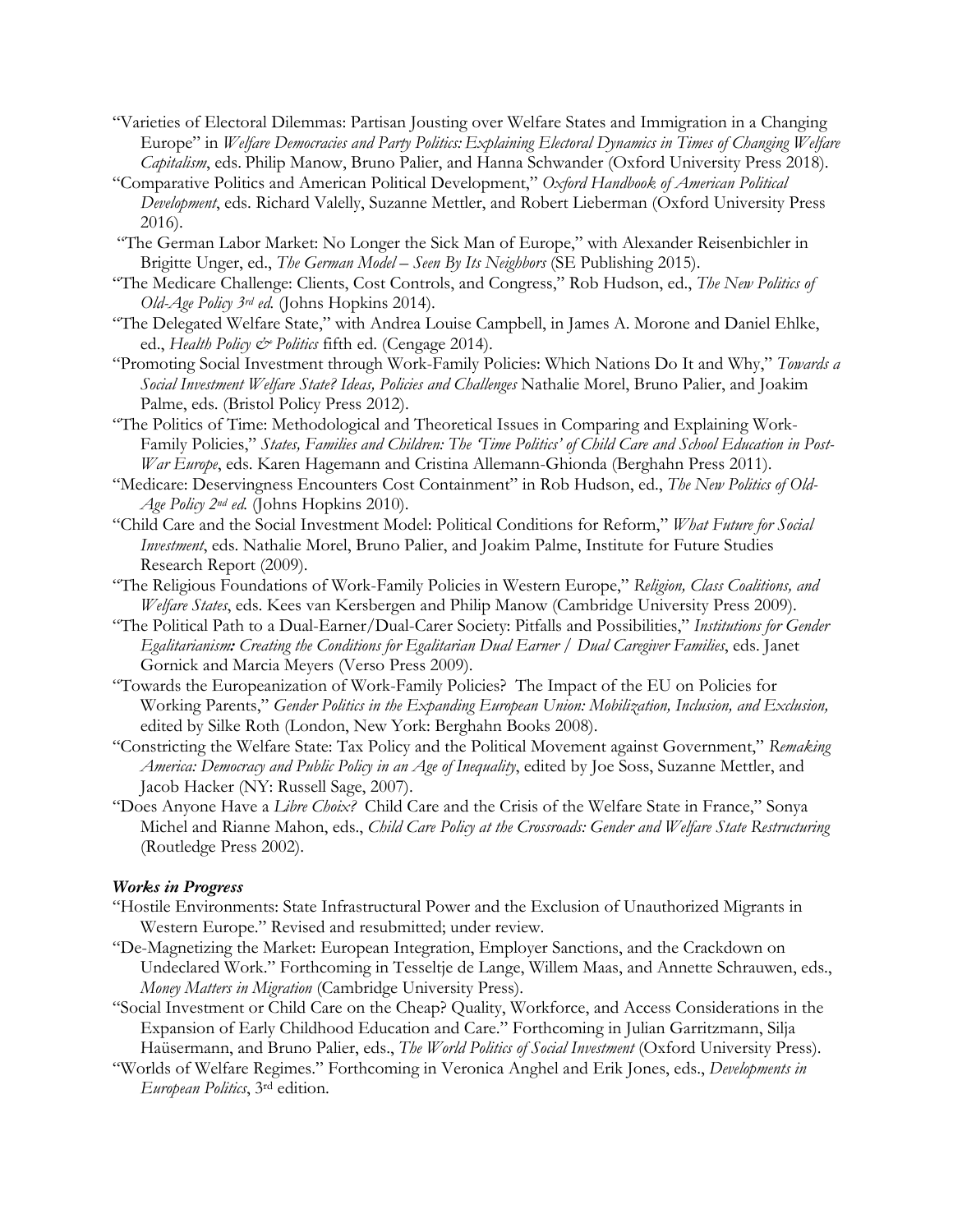#### **INVITED PRESENTATIONS (LAST FIVE YEARS)**

- "Hostile Environments: Immigration Enforcement and State Infrastructural Power in Western Europe." **University of Toronto** (November 19, 2019); **Stanford University** (February 13, 2020); **Oxford University** (March 4, 2021).
- "Riding the Tiger: Managing Risk in the U.S. Social Welfare Marketplaces of Housing Finance and Health Insurance." Political economy workshop, **Georgetown University** (April 24, 2019); Comparative Governance workshop, **Brown University** (April 3, 2019).
- "Policing Markets: Internal Immigration Control and the Infrastructural Capacities of European States." **DC Area Labor and Working-Class History Seminar** (March 22, 2019).
- "Gated Communities: The Power and Limits of European States in Internal Immigration Control." History and Social Science Forum, **University of Chicago** (February 11, 2019); Department of Sociology, **NYU-Abu Dhabi**, (November 22, 2018); David P. Calleo seminar series at **Johns Hopkins University-SAIS** (November 6, 2018).
- Speaker on *Women in Work, Politics and Academia*, **Georgetown University** (November 14, 2018).
- "Immigration Enforcement and State Transformation in Europe." Department of Political Science, **University of British Columbia** (April 9, 2018).
- "Social Investment or Child Care on the Cheap? Quality, Workforce, and Access Considerations in the Expansion of Early Childhood Education and Care." **Duke University** (April 3, 2018); **Stockholm University** (August 31, 2021).
- "Immigration Control and the Many Hands of the State." **Northwestern University** (September 29, 2017).
- Panel participant at the **U.S. Department of State**, Analytic Exchange on Populism and Nationalism Post-Brexit, June 26, 2017.

Presentation on the Migration Crisis in Europe, **Defense Intelligence Agency,** May 24, 2017. U.S.-EU conference panel participant, **Washington, DC,** January 24, 2017.

#### **CONFERENCE PARTICIPATION (LAST FIVE YEARS)**

- "De-Magnetizing the Market: European Integration, Employer Sanctions, and the Crackdown on Undeclared Work." **American Political Science Association** Annual Meeting (virtual), Sept. 30- Oct. 3, 2021.
- Discussant, *Democracy Declined: The Failed Politics of Financial Protection*, **American Political Science Association** Annual Meeting (virtual), Sept. 30-Oct. 3, 2021.
- Chair, *Growth and Welfare in Advanced Capitalist Economies,* **International Conference of Europeanists** (virtual), June 23-25, 2021.

Discussant, *Empire of Vice*, **American Political Science Association** Annual Meeting, September 2020.

- Discussant, *Social Policies and Problems in Historical Perspective*, **American Political Science Association** Annual Meeting, September 2020.
- "Promoting Quality and Equality through a Public Option in Early Childhood Education and Care." Debating the Public Option, **Vanderbilt University**, January 10, 2020.
- "Gated Communities: Welfare States, Labor Markets, and other Internal Sites of Immigration Control," **International Conference of Europeanists,** Madrid, Spain, June 20-22, 2019
- "Tolerating Irregular Migration: Immigration Non-Enforcement in Western Europe." **American Political Sciene Association** Annual Meeting, Washington, DC, August 29-Sept. 1, 2019.
- "Breaking News Panel: Immigration and the Realignment of European Politics" **American Political Science Association** Annual Meeting, Washington, DC, August 29-Sept. 1, 2019.
- "Immigration Enforcement and the Many Hands of the State." **Social Science History Association**  Annual Meeting, Chicago, IL, November 21-24.
- "Policing Markets: Internal Immigration Control and the Infrastructural Capacities of European States." Presentation at **Workshop on Immigration and the Welfare state: The Role of Capital and Labor.** Remote access participation. May 15, 2019.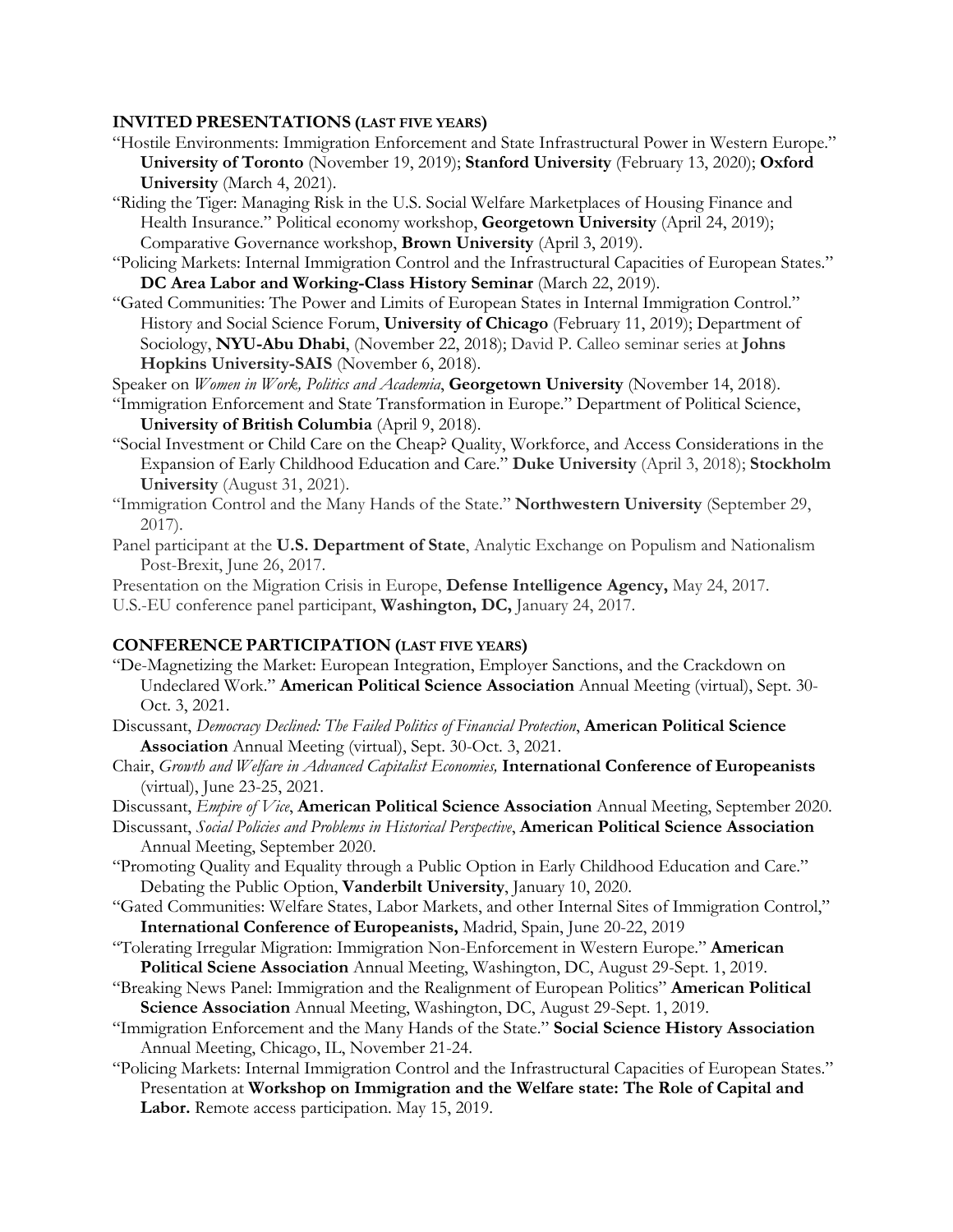- "Riding the Tiger: Managing Risk in the U.S. Social Welfare Marketplaces of Housing Finance and Health Insurance." Co-authored with Alexander Reisenbichler, **American Political Science Association** Annual Meeting**,** Boston, MA, August 30-September 2, 2018.
- Panelist on author meets critics for Mark Vail's *Liberalism in Illiberal States*, **American Political Science Association** Annual Meeting, Boston, MA, August 30-September 2, 2018.
- "Social Investment or Child Care on the Cheap? Quality, Workforce, and Access Considerations in the Expansion of Early Childhood Education and Care." **World Politics of Social Investment** conference at the European University Institute, Fiesole, Italy, May 14-15, 2018.

"Policing Markets: Immigration Enforcement and State Transformation in Europe." **International Conference of Europeanists,** Chicago, Illinois, March 28-30, 2018

- Editors meets critics session, "The Many Hands of the State," **International Conference of Europeanists,** Chicago, Illinois, March 28-30, 2018.
- "Social Investment or Child Care on the Cheap? Quality, Workforce, and Access Considerations in the Expansion of Early Childhood Education and Care." **International Conference of Europeanists,** Chicago, Illinois, March 28-30, 2018.
- Editors meets critics session, "The Many Hands of the State," **Social Science History Association** Annual Meeting, Montreal, Canada, November 2-5, 2017.
- Discussant for a book panel on *Secular Conversions: Political Institutions and Religious Education in the United States and Australia, 1800-2000*, **Social Science History Association** Annual Meeting, Montreal, Canada, November 2-5, 2017.
- "Immigration Control and the Many Hands of the State." **International Conference of Europeanists***,* Glasgow, Scotland, July 12-14, 2017.
- Discussant for a panel on "Mobilizations around the Marketization of Welfare: The Cases of Health Care, Care, and Domestic Work." **International Conference of Europeanists,** Glasgow, Scotland, July 12-14, 2017.
- "Family Reunification and Marriage Migration Policies as Ethnic and Class Filters." **Race, Gender, and Class in the Politics of Migration: Empiricist and Normative Approaches** conference at the WZB Berlin Social Science Center, May 12-13, 2017.
- "Social Investment or Child Care on the Cheap? Quality, Workforce, and Access Considerations in the Expansion of Early Childhood Education and Care." **World Politics of Social Investment** conference at the Institut d'Études Politiques, Paris, France**,** March 9-11, 2017.

# **LEADERSHIP IN PROFESSIONAL ASSOCIATIONS**

*American Political Science Association*

Best Book of the Year prize, committee chair, 2021-22

Politics & History, President, 2020-21

Migration & Politics best article award prize, committee chair, 2020-21

Steering Committee on the Qualitative Transparency Deliberations, 2016-2019

- Co-Chair of the Annual Meeting, 2016
- European Politics and Society, President, 2015-16

European Politics and Society, Division Chair for the 2015 Annual Meeting

Organized Section on Public Policy, Best Paper committee, 2014-15

Task Force, *Perspectives on Politics* editorship, 2014

Presidential Task Force, "Getting to Yes in Politics," European politics subgroup, 2013

Victoria Schuck award, best book on women and politics award committee, 2010-11

Best paper on French politics, award committee, 2010-11

Politics and History program co-chair, 2009 Annual Meeting

*Council on European Studies*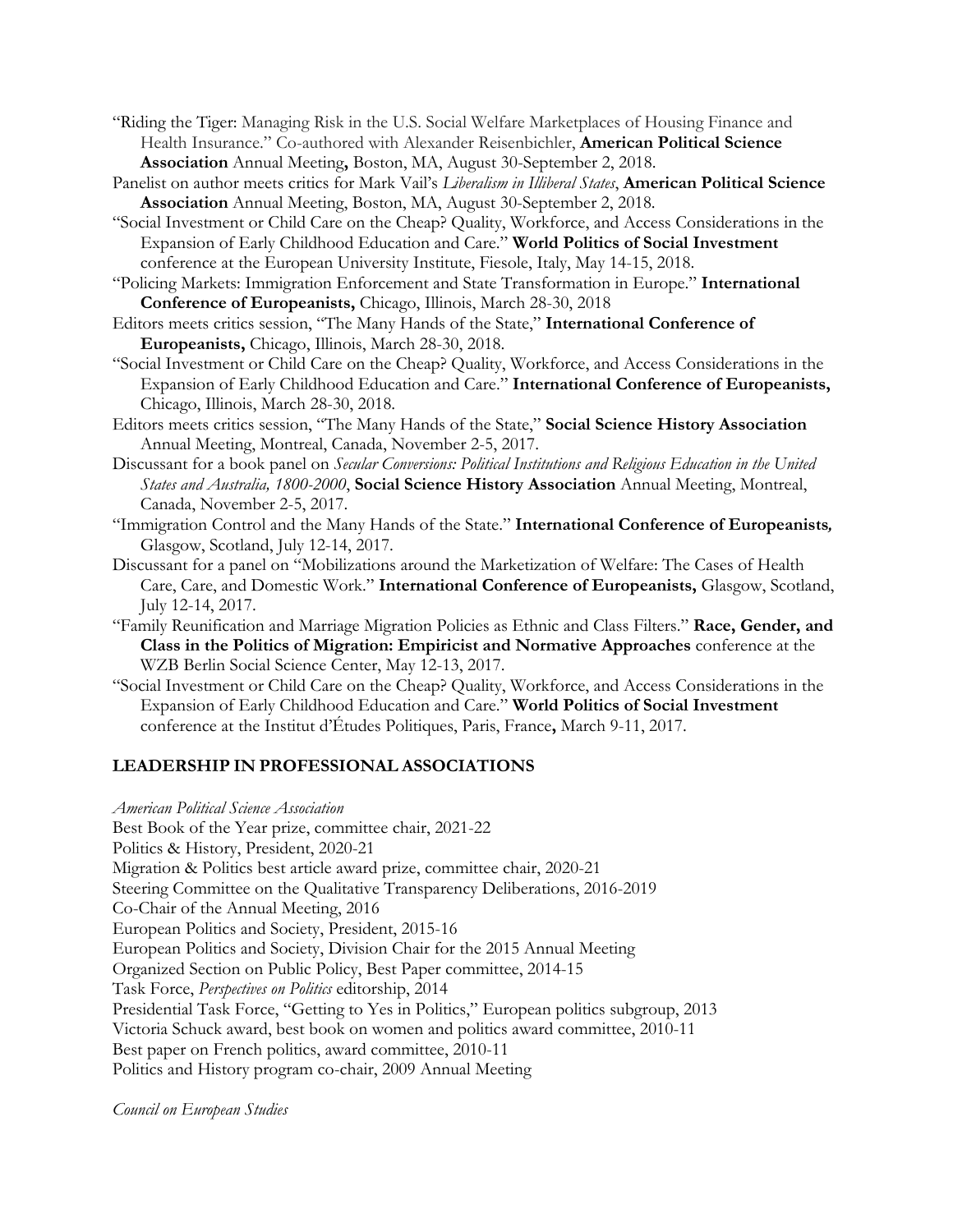Executive committee, May 2018-present Conference committee chair, 2021-22 Comparative Historical Workshop participant, March 13, 2014 Dissertation Completion Fellowship Committee, 2012-13 European Studies best book prize committee, 2011-12

#### *Other*

Member of the Scholars Strategy Network Program Committee Co-Chair, Social Science History Association Annual Meeting, 2010 NASI Policy Research Project, "Designing a Long-Term Care System for the Future," 2003-05

## **EDITORIAL BOARDS**

*Socio-Economic Review* editorial board, January 2020-present *Politics & Society,* editorial board, January 2017-present *Social Politics,* associate editor 2008-2013, advisory board, 2016-2021 *French Politics, Culture and Society,* editorial board *Journal of Women and Public Policy,* editorial board

## **STUDENTS SUPERVISED**

### **Doctoral dissertations**

*In progress* Joseph Cerrone (research committee) Dennis Yuen Li (chair) Emily Schraudenbach (research committee) Marko Zilovic (chair)

*Completed* Christie Arendt (chair) Jeffrey Becker (outside reader) Dina Bishara (research committee) Kerry Crawford (research committee) Tonya Giannoni (research committee) Jeannette Haney (research committee) Jacob Haselswerdt (research committee) Michelle Jurkovich (research committee) Brian Karlsson (chair) Katie Kuhn (research committee) Alexander Reisenbichler (chair) Renu Singh (Georgetown Univeristy; research committee) Jeremy Streatfeild (chair) Alanna Van Antwerp (research committee)

### **MA Theses**

Aojie Ju (ESIA) Amanda Spencer (ESIA) Jennifer Windell (ESIA)

**UNDERGRADUATE THESES**

Madeline Beecher